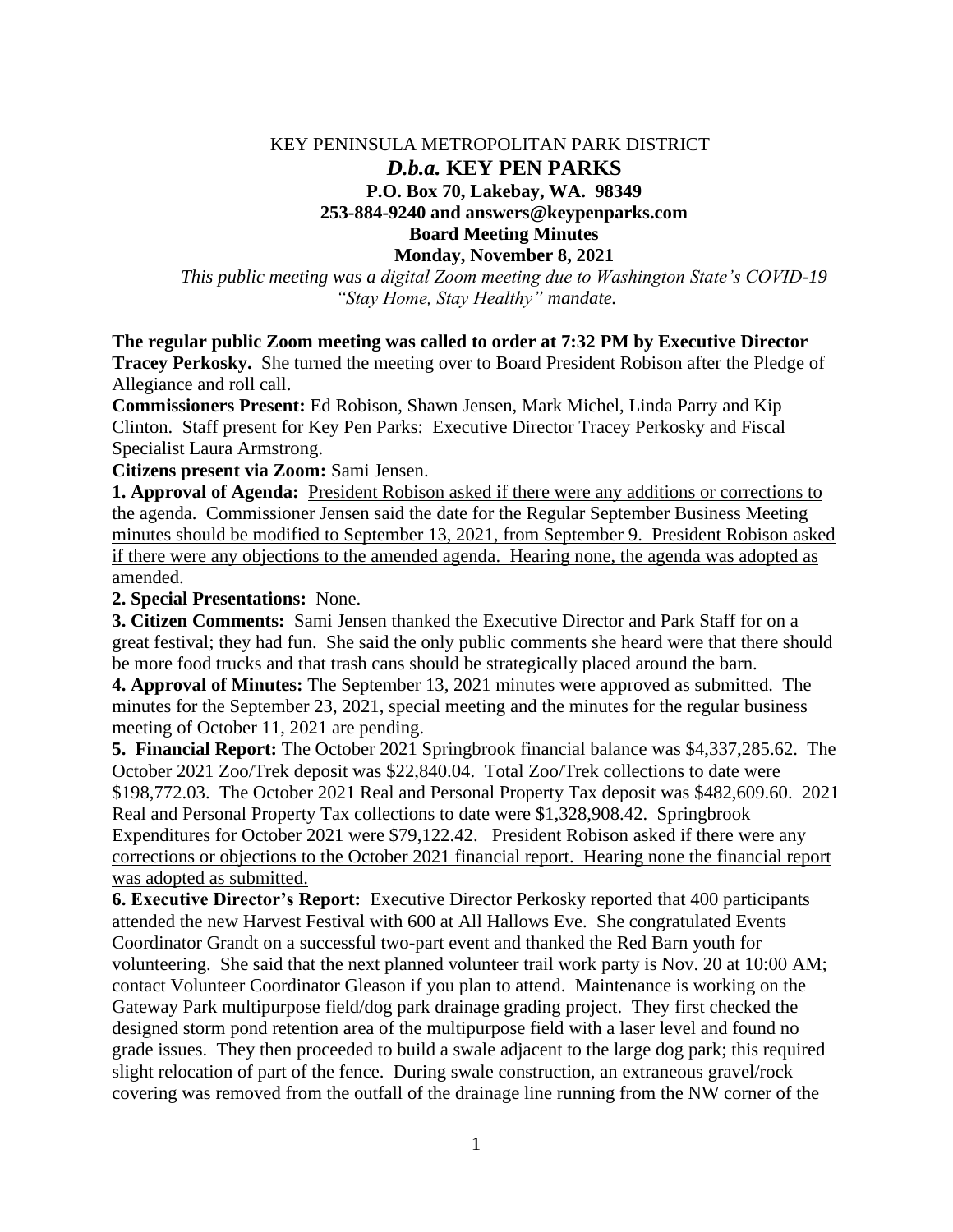Gateway Park multipurpose field into the SE corner of the dog park; it was discovered that the outfall base is 2" below grade. Swale installation and removal of the outfall gravel/rock cover facilitated more rapid drainage of the designed storm pond corner of the Gateway Park multipurpose field. Project completion is expected in November. Commissioner Robison asked about the laser level check and why, if the multipurpose field is graded correctly, was water ponding in the NW corner; Executive Director Perkosky replied that the once the rock/gravel covering blocking the outfall of drainage pipe (running beneath the 360 Trails trailhead from the multipurpose field into the dog park) was removed, the water drained more rapidly. Vandals damaged the Key Central Forest entry fence on October 30; staff did an immediate temporary repair and will complete the job later in November. Executive Director Perkosky welcomed two new members to the Key Pen Parks team; Ian Downen is the new Evening Custodian and Susan Wood is the new Part-Time Maintenance Worker. She also commended Fiscal Specialist Armstrong for locating a WRPA Customer Service Training webinar; all staff members are participating in the training sessions. She thanked Commissioner Michel and family for personally hosting a "trunk" at the Longbranch Improvement Club's/Evergreen PTA's annual "Trunk-or-Treat" Halloween event and inviting her to participate. Executive Director Perkosky reminded the Board that the State Auditor's Office will be doing our 3-year audit in November through December; this audit will be virtual and address accountability instead of finances; she and Fiscal Specialist Armstrong are the Key Pen Parks contact leads.

## **7. Board Committee and Advisory Council Reports:**

- **a) Land and Improvement Committee (Commissioner Robison):** Commissioner Robison had no report.
- **b) Key Peninsula Parks and Recreation Foundation Report (Commissioner Michel):** Commissioner Michel reported Susan Quigley has returned to the Foundation Board; they are attempting to rebuild the Board and increase membership/participation. Executive Director Perkosky said that they discussed their website and the possibility of having another community group handle their finances so they can concentrate on fund-raising for targeted park and recreation projects.
- **c) Trails Committee (Commissioner Michel):** Commissioner Michel reported that Bret Humphries (volunteer lead for mountain bike trail work parties) has returned and is concentrating on upgrading and repairing the mountain bike trails. He said plant growth has slowed down and footing is improving, so trail maintenance is gaining ground. Bu-Du is exploring a late April 2022 event and the WA Student League has been in contact about a 2022 event.
- **8. President's Report:** President Robison said he had no report.
- **9. Public Hearing/Second Hearing of the Key Pen Parks 2022 Budget:**
	- **a) Continuation of the Public Hearing on the Key Pen Parks 2022 Budget and Adoption of Resolution 2021-07 Adopting the 2022 Fund Budget:** The Budget Hearing began at 7:59 PM. Executive Director Perkosky reported that 360 Trails revenue from rentals is expected to increase with the bulk coming from outside (non park district) events. Commissioner Jensen commented that the unexpected 2021 primary election had increased election costs; Executive Director Perkosky affirmed ' that and replied that future election cycles will have a combined primary/general election budget of \$30,000.00. After asking if Commissioners had any further questions or comments regarding the Key Pen Parks 2022 Budget and hearing none, President Robison stated that the Board "will now be moving forward with adoption of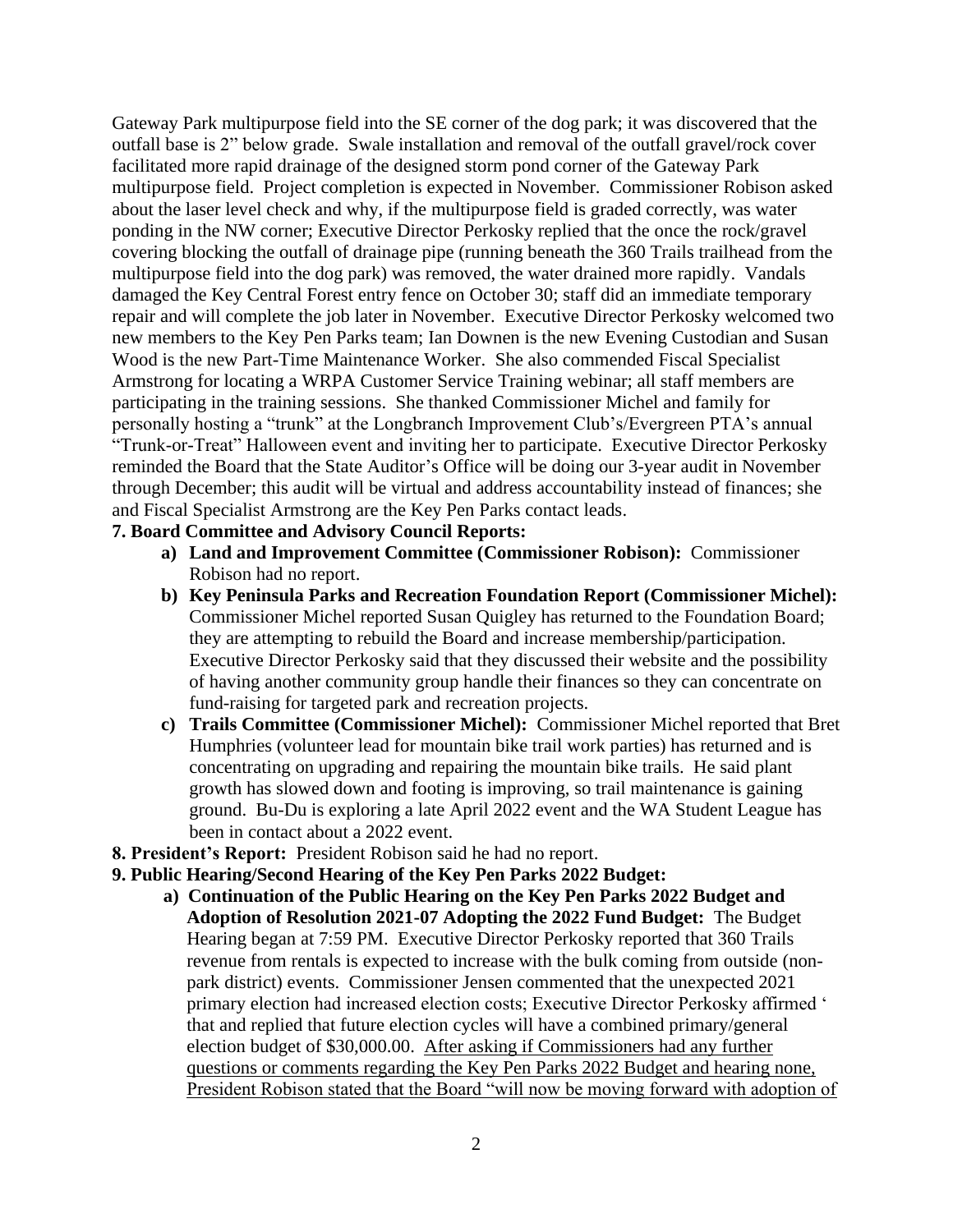the 2022 Budget". The Second Public Hearing of the Key pen Parks 2022 Budget ended at 8:07 PM. Commissioner Jensen moved to "approve the

 2022 Budget and adoption of Resolution 2021-07 Adopting the 2022 Fund Budget." Commissioner Parry seconded the motion; the motion passed unanimously (5/0).

- **b) Public Hearing and Adoption of Resolution 2021-08 for the Regular Property Tax Levy for Collection in Calendar Year 2022:** Commissioner Michel asked if the property tax levy increase will only be 0.9%; Executive Director Perkosky affirmed that number. Commissioner Robison ask why only a 0.9% increase instead of 1%; Commissioner Jensen expanded upon Commissioner Robison's question, asking if it was due to the levy cap; Executive Director Perkosky replied "yes". Commissioner Michel moved "we adopt Resolution 2021-08 for the Regular Property Tax Levy for Collection in Calendar Year 2022." Commissioner Jensen seconded the motion; the motion passed unanimously  $(5/0)$ .
- **10. Unfinished Business:** No unfinished business.
- **11. New Business:**
	- **a) Approval of 2022 Wage Matrix for Cost-of-Living Adjustment (COLA):** Withdrawn.
	- **b) Authorize Executive Director to Execute Commercial Lease between Key Pen Parks and Snack Shack for 2022 to 2023:** Commissioner Michel moved "we Authorize the Executive Director to execute the Commercial Lease between Key Pen Parks and the Snack Shack for 2022 to 2023." Commissioner Parry seconded the motion; the motion passed unanimously (5/0). Commissioner Jensen said that he is glad they are willing to stay on; they are a great community asset and provide additional service to the community and security at Volunteer Park.
	- **c) Authorize the Change of Responsible Party-Business for IRS (Form 8822-B):** Executive Director Perkosky recommended that all Park Board Members and the Executive Director and Fiscal Specialist be listed as Responsible Parties. Commissioner Robison moved to "authorize the Change of Responsible Party and that we change the Responsible Parties to be all Park Board Members, the Executive Director and the Fiscal Specialist. Commissioners

Parry and Jensen seconded the motion; the motion passed unanimously (5/0).

**12. Other minor matters:** None.

**13. Good of the Order:** Commissioner Michel congratulated Commissioners Robison and Jensen on their re-election. Commissioner Parry said it is good to retain two great Park Board Commissioners. Commissioner Jensen asked Executive Director Perkosky how staff have been managing after the resignation of the most recent Maintenance Supervisor. Executive Director Perkosky reported that staff have stepped up, the Maintenance Lead proposed to take on additional responsibilities and, toward that end, she is working on a new job description. She added the maintenance team seems happy.

**14. Meeting Adjourned:** The public Zoom meeting of November 8, 2021, was adjourned at 8:22 PM. The next regular meeting will be held on Monday, December 13, 2021, at 7:30 PM via Zoom per Governor Inslee's "Stay Home, Stay Healthy" directive. The regular meeting may be preceded by a 7:00 PM study session. Key Pen Parks reserves the fourth Monday of each month for special topic meetings should any be needed. Should any regular meeting date fall on a public holiday, the substitute date is the Tuesday following the regular meeting date.